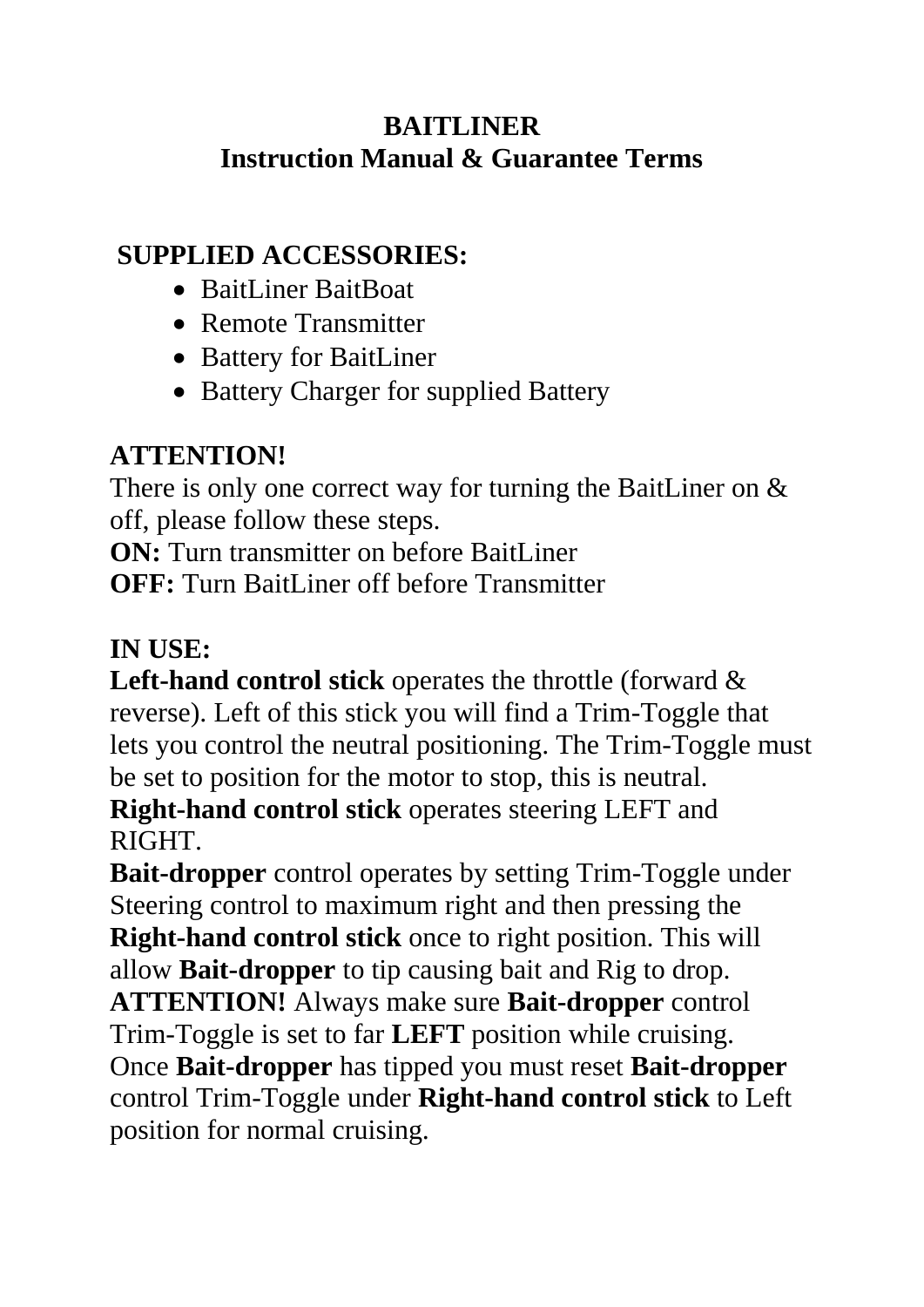Buttons on top of the Radio-Transmitter (**CH1 REV** & **CH2 REV)** control functions for reversing the handset controls. Forward & reverse become reverse & forward and Left & Right reset to Right & Left. The control reversing switches may be used at anytime bearing in mind that all operations will be affected. It is sometimes useful when using the boat for the first time to use the rudder-reversing switch when the boat is facing towards you.

**These Buttons are preset at delivery and need not be used.** 

### **BATTERY USE: RADIO-TRANSMITTER:**

We always advise the use of 1.5 Volt **DURACELL** penlite batteries.

Should you choose the use of rechargeable batteries we advise you use **SANYO AA (1.5 VOLT 700 mAh!)** batteries. The Milliamps stated on the battery's gives you an indication of use. Higher capacity means a prolonged cruising ability. So the use of **SANYO** rechargeable batteries with a higher **mAh**  is possible. Always use the proper Charger advised for the rechargeable Batteries and **NEVER** charge non-rechargeable Batteries like the **DURACELL** Battery's mentioned**.** 

### **BATTERY USE: BAITLINER:**

The supplied Battery for the BaitLiner is known as a Lead-Battery. This Battery can be charged at all times, irrespective of Charge-Levels. We advise against fully discharging of the LeadBattery as this can effect performance and reduce capacity. Always Charge Battery after use to prevent Discharging.

### **BATTERY USE: CHARGING:**

The supplied LeadBattery must be charged for a minimum of 10 Hours before use. For Charging use supplied Battery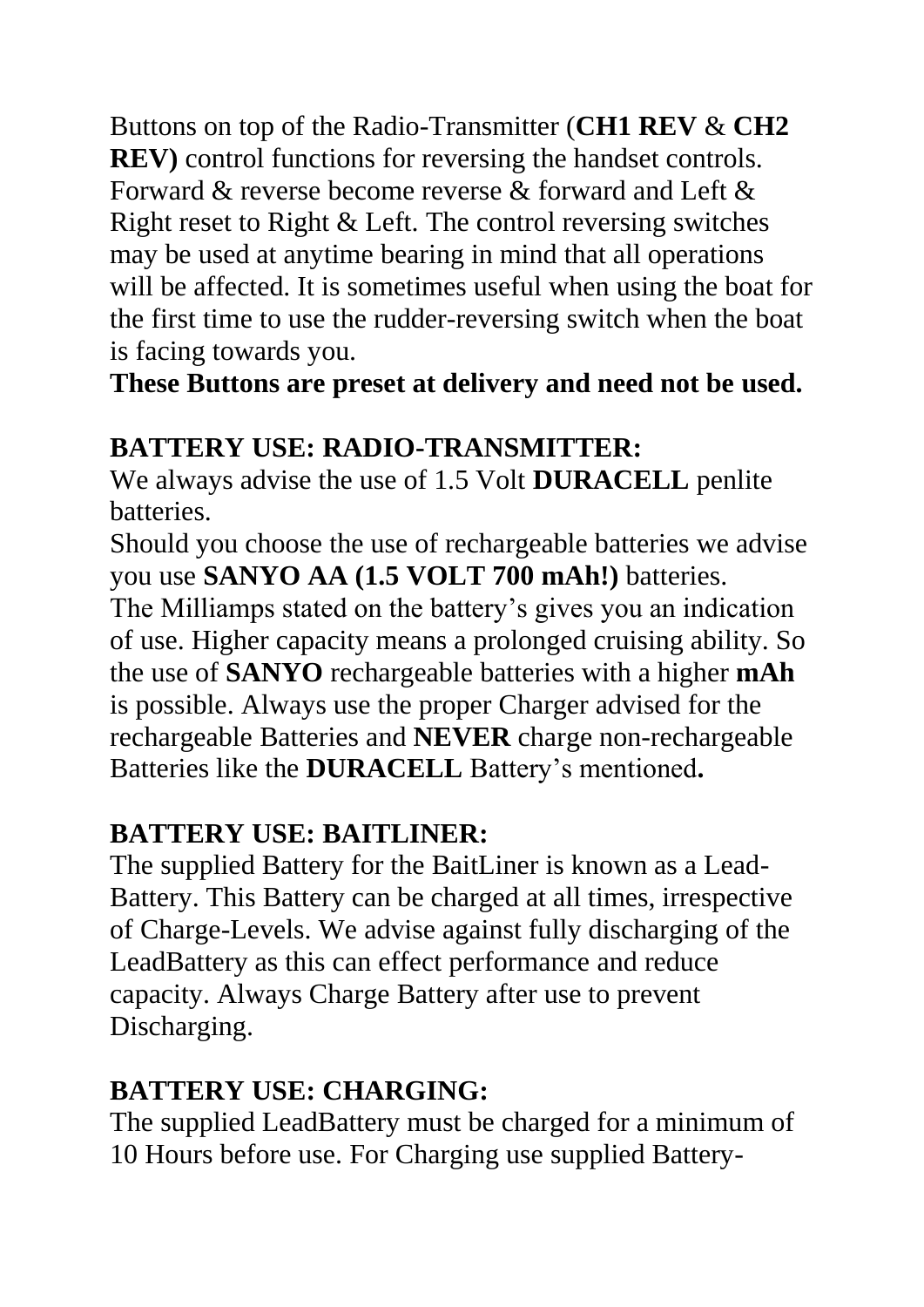Charger and always allow for a minimum charge Time of 10 Hours.

### **RANGE:**

Maximum range for the BaitLiner is 300 meters, depending on the situation and surroundings.

Factors like Battery-life condition, weather situations (Thunder, rain & wind), mobile equipment and un-extended Ariel can lead to loss of range. Always keep the Radio-Transmitter Dry.

## **CRUISING TIME:**

Cruising time is an average 2 or 3 hours fully charged, depending on conditions. Factors in cruising like speed have no effect on battery-life.

# **IMPORTANT:**

Doubts about connections or other aspects concerning you BaitLiner should always be referred to your local dealer. This prevents faults that could invalid the Guarantee of your BaitLiner.

Always store batteries charged and disconnected when not in use, or charge occasionally if not used for long periods. It is recommended that the Baitboat be wiped down with a damp cloth and allowed to dry out any condensation in a warm & dry place for a day or two, after use.

Although the electronics are sealed it is important that the Baitboat and transmitter be stored in a **warm, dry** place when not in use, in order to prevent condensation build up. The transmitter should be protected from water at all times.

# **MAINTANANCE:**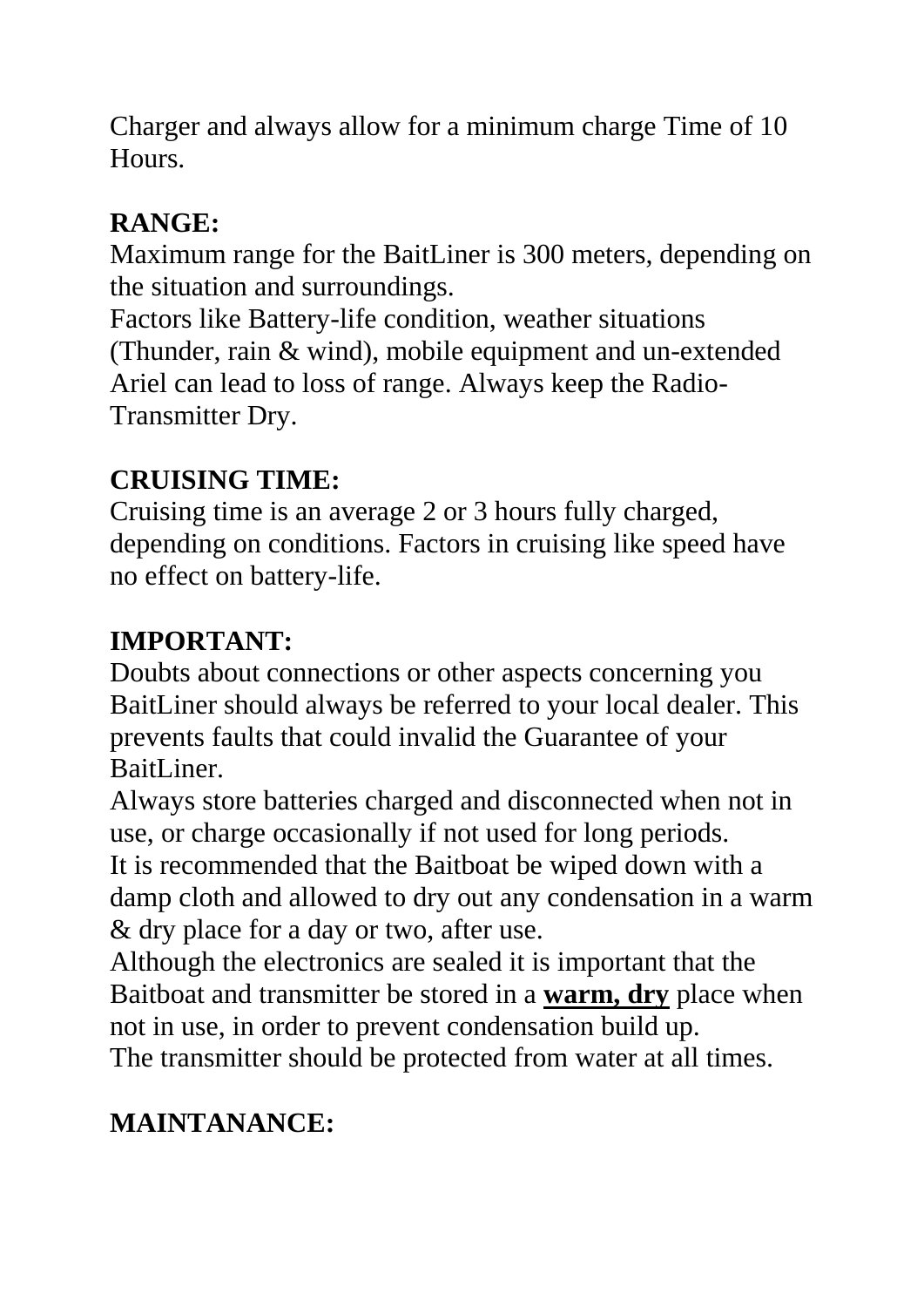Easy maintenance ensures reliable use of the BaitLuncher. Once per season it is important to lube the prop-shaft for and aft of the motor (were shaft enters motor housing) with sewing-machine oil.

Apart from correct charging the leadbattery requires no maintenance. Although it is advised to have the batteries checked after a year for strength and reliability. **To ensure no misunderstandings:** A multimeter will **NOT** test a batteries quality.

A Multimeter shows the voltage produced by a battery, but if a battery is faulty it can still produce a voltage after charging of around 12 or 13 volts, although the required voltage readout this still requires the battery to be replaced.

When buying a replacement battery, be sure the battery is new. A lot of batteries can be sold as NEW but already have a years use in for example security systems. These batteries have not been replaced for nothing and are known as "Lazy" Batteries.

**TIP:** Your can always spot a new Battery by the covers on the electrical Tabs. These are often missing on seconds.

## **MORE TIPS:**

- Always carry reserve Batteries for Transmitter (x8)
- Should your line get stuck in prop, do not waste time going forward and back. This will only use battery-life and cause overheating of the electronics. Use the line itself to retrieve boot, untangle and your ready to cruise again.
- Do not "Boat baits out" using a Baitrunner or similar drag system when using Monofilament main lines, this will cause line to kink and loop. Always